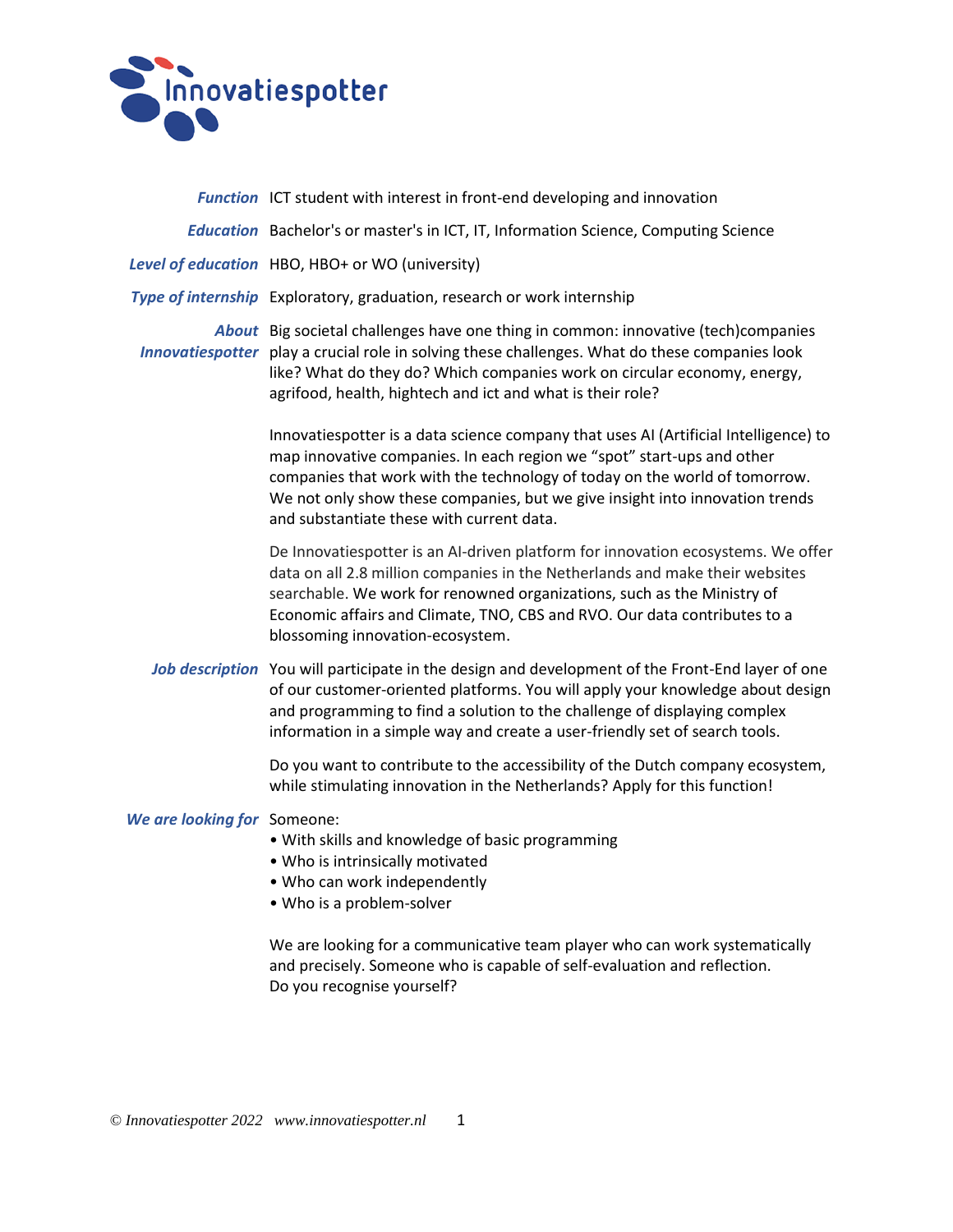

*What we offer* During this internship you will:

- Learn to use Git in a professional way
- Learn to use front-end frameworks in a professional project
- Learn dependency management
- How to use docker images
- Get the possibility to combine IT-skills with business development (optional)

We offer an exploratory or graduation internship where you will be directly involved in the day-to-day activities. You will receive good support during your internship. You will also be involved in business developmental activities, so you will be involved in all company processes. You will work in a motivated, international, and interdisciplinary team where you can learn a lot.

After the internship period there is a job opportunity at Innovatiespotter.

*Business culture* The Innovatiespotter team is international, interdisciplinary, and ambitious. We are dynamic, extending past the 9 to 5 mentality. We have a flat organisational hierarchy, giving you the opportunity to be proactive and entrepreneurial. The opportunity to work along different disciplines provides a stimulating environment. We work with a hybrid system, where we are used to working (partially) from home.

- *Location* Groningen with a hybrid to fully remotely online option
- *Duration* To be determined and flexible to be discussed
	- *Hours* 16-40 hours
- *Internship*  €700 €1000

## *allowance p/m*

- *Start date* September 2022 Other starting dates and periods possible
	- *Contact* We would like to see your resume along with motivation at: t.van.der.sluis@innovatiespotter.nl Contact person: Thomas van der Sluis Acquisition is not appreciated